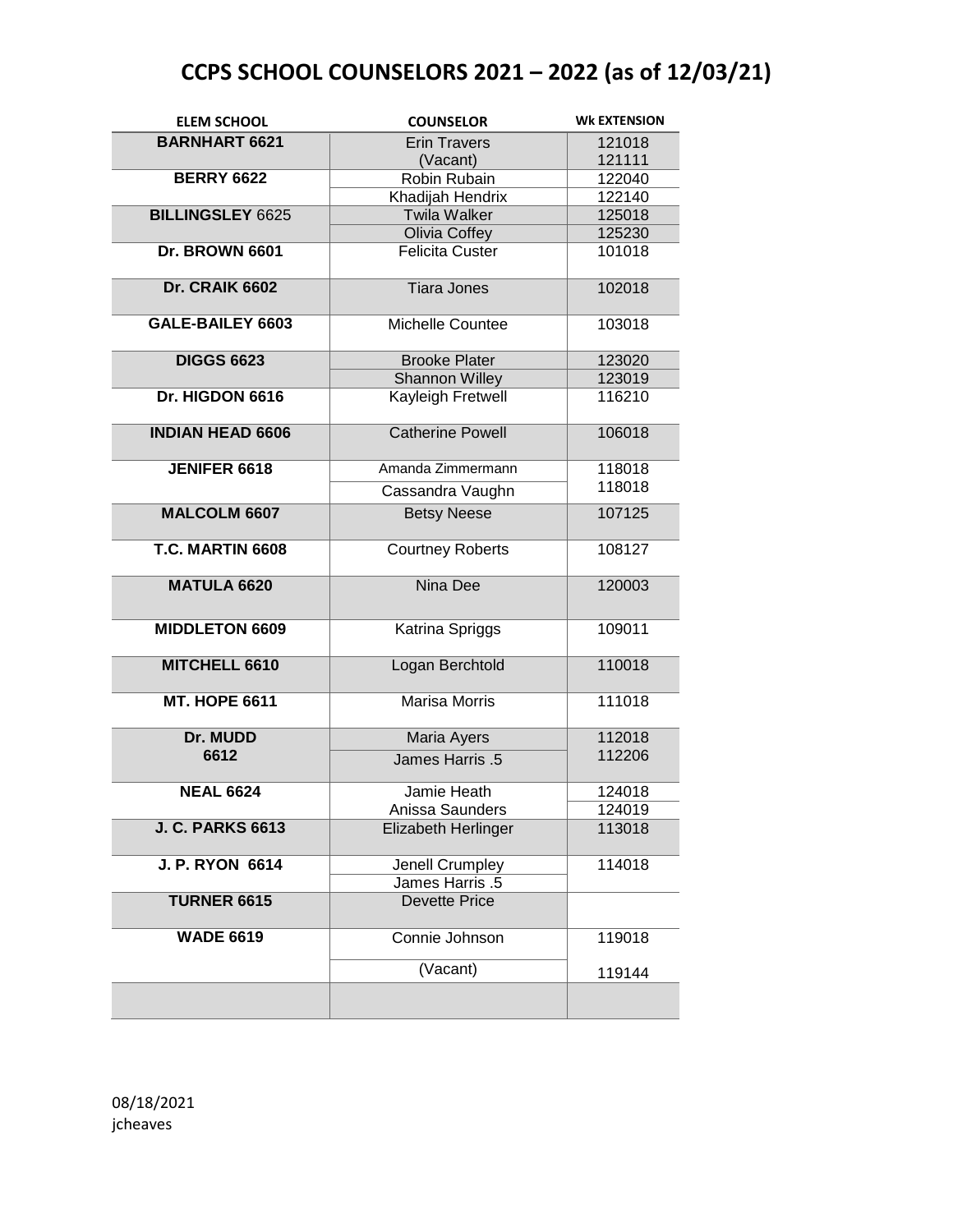| <b>MIDDLE SCHOOL</b>                       | <b>COUNSELOR</b>         | <b>EXTENSION</b> | <b>GRADE</b>                       |
|--------------------------------------------|--------------------------|------------------|------------------------------------|
|                                            | <b>Ashley Thorne</b>     | 140019           | 8 <sup>th</sup> Grade              |
| <b>THEODORE</b>                            | <b>Beth Marshall</b>     | 140020           | 6 <sup>th</sup> Grade/CHAIR        |
| <b>DAVIS</b>                               | Jonathan Briscoe         | 140021           | 7 <sup>th</sup> Grade              |
| 6640                                       | <b>Tiffany Smith</b>     | 140018           | <b>Counseling Secretary</b>        |
|                                            | <b>Fehema Stokes</b>     | 133019           | 8 <sup>th</sup> Grade              |
| <b>JOHN HANSON</b>                         | <b>Nichole Thomas</b>    | 133018           | 6 <sup>th</sup> Grade / CHAIR      |
| 6633                                       | <b>April Magee</b>       | 133020           | 7 <sup>th</sup> Grade              |
|                                            | <b>Malissa Simmons</b>   | 133109           | <b>Counseling Secretary</b>        |
|                                            | <b>Alexandra Eichel</b>  | 134018           | 7th Grade/Chair                    |
| <b>MATTHEW</b>                             | Angela Giddins           | 134019           | 6 <sup>th</sup> Grade              |
| <b>HENSON</b>                              | <b>Malik Williams</b>    | 134220           | $8th$ Grade                        |
| 6634                                       | <b>Sherry Garner</b>     | 134020           | <b>Counseling Secretary</b>        |
|                                            | <b>Renee Haskins</b>     | 139020           | 7 <sup>th</sup> Grade/CHAIR        |
|                                            | <b>Shelby Gerber</b>     | 139022           | 8 <sup>th</sup> Grade              |
| <b>MATTAWOMAN</b>                          | Andterri El-Amin         | 139021           | $\overline{6}$ <sup>th</sup> Grade |
| 6639                                       | Robbie Wilson            | 139019           | <b>Counseling Secretary</b>        |
|                                            | <b>Shirley Truesdell</b> | 135021           | $A-K$                              |
| <b>PICCOWAXEN</b>                          | <b>William Marchione</b> | 135018           | L-Z/Chair                          |
| 6635                                       | Amanda Shaw              | 13501            | <b>Counseling Secretary</b>        |
| <b>GENERAL</b><br><b>SMALLWOOD</b><br>6636 | <b>Michelle Gilliam</b>  | 136018           | 6 <sup>th</sup> Grade              |
|                                            | <b>Sally Hight</b>       | 136021           | $7th$ Grade                        |
|                                            | <b>Frannia Bryant</b>    | 136019           | 8 <sup>th</sup> /Chair             |
|                                            | <b>Valerie Morris</b>    | 136020           | <b>Counseling Secretary</b>        |
|                                            | <b>Nancy Franklin</b>    | 137019           | <b>8th Grade/Chair</b>             |
| <b>MILTON M.</b>                           | <b>John Craddock</b>     | 137018           | 7th Grade                          |
| <b>SOMERS</b>                              | (Vacancy)-sub            | 137011           | 6 <sup>th</sup> Grade              |
| 6637                                       | <b>Rebecca Matos</b>     | 137021           | <b>Counseling Secretary</b>        |
|                                            | <b>Denise Foster</b>     | 138020           | 8 <sup>th</sup> Grade/Chair        |
| <b>BENJAMIN</b>                            | Merwyn Singh             | 138019           | 7th Grade                          |
| <b>STODDERT</b>                            | <b>Tiffany Batiste</b>   | 138018           | 6th Grade                          |
| 6638                                       | <b>Karen Dennis</b>      | 138156           | <b>Counseling Secretary</b>        |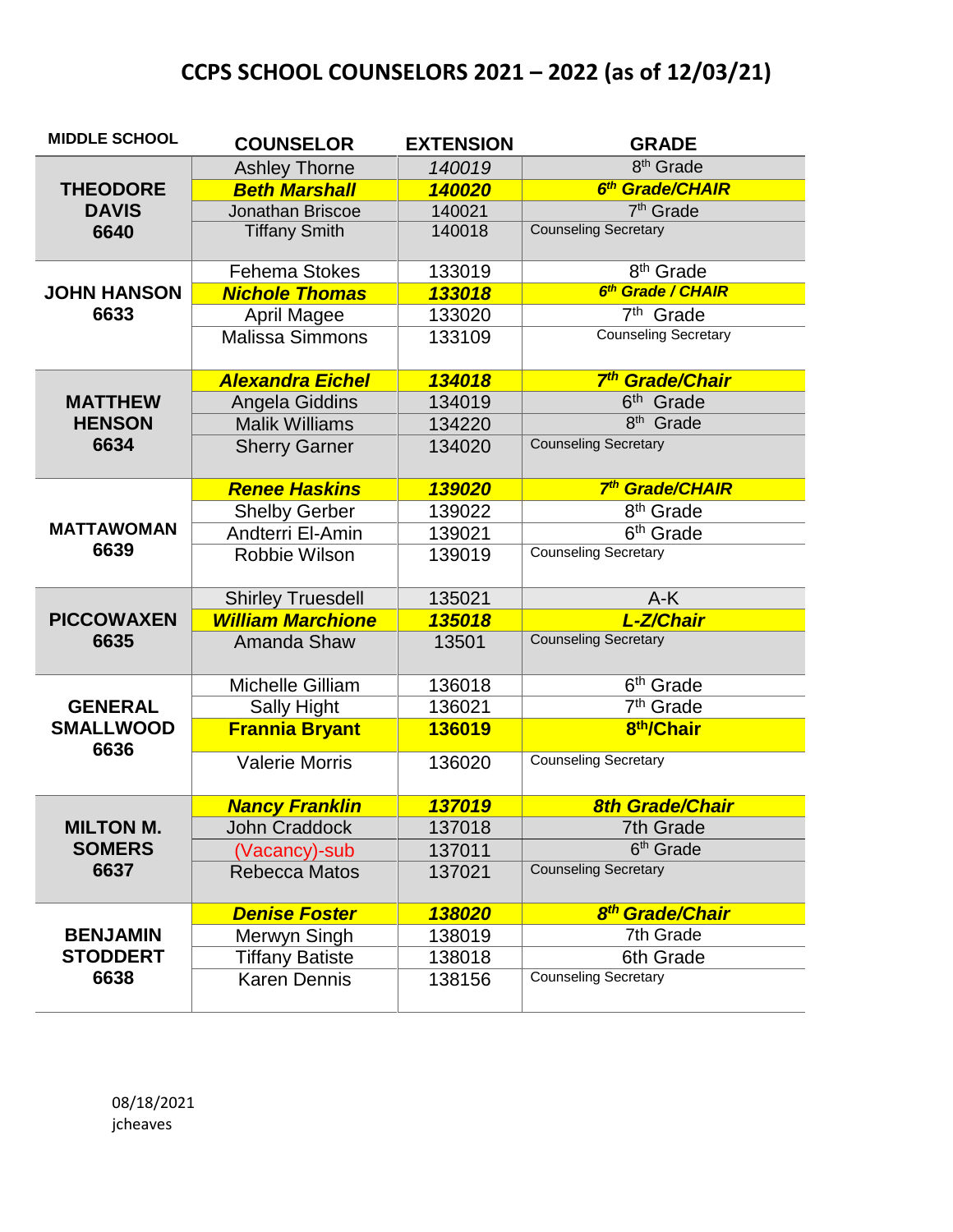| <b>HIGH SCHOOL</b> | <b>COUNSELOR</b>           | <b>EXTENSION</b> | <b>GRADE</b>                              |
|--------------------|----------------------------|------------------|-------------------------------------------|
|                    | <b>Mark Caputi</b>         | 153019           | 10th Grade/ CHAIR<br>12 month counselor   |
|                    | <b>Eddie Hall</b>          | 153021           | $11th$ Grade                              |
|                    | <b>Gillian Plenty</b>      | 153020           | 12 <sup>th</sup> Grade                    |
| <b>LACKEY</b>      | (Vacancy)-Sub              | 153022           | 9 <sup>th</sup> Grade                     |
| 6653               | Nicole Shannon             | 153024           | College Advisor                           |
|                    | <b>Sheri Metcalfe</b>      | 7472             | <b>Counseling Secretary</b>               |
|                    | <b>Kathy Reamy</b>         | 154020           | 9th Grade/Chair                           |
|                    | D. Tamantha Golden         | 154019           | 11th Grade                                |
|                    | Abby Pherson               | 154018           | 10 <sup>th</sup> Grade/12-month counselor |
| <b>LA PLATA</b>    | <b>Chantel Gladden</b>     | 154021           | 12th Grade                                |
| 6654               | <b>Tara Campbell</b>       | 154024           | College Advisor                           |
|                    | Sharon Bautista            | 154023           | Registrar/Data Tech                       |
|                    | Chivonne Posey             | 154516           | <b>Counseling Secretary</b>               |
|                    | <b>Adrian Banks</b>        | 155018           | G-M $(11th$ grade)                        |
|                    | <b>Valerie Benton</b>      | 155020           | A-F/CHAIR/<br>12 month counselor          |
| <b>MCDONOUGH</b>   | <b>Charlene Tyree</b>      | 155019           | $N-Z$ (10 <sup>th</sup> grade)            |
| 6655               | Sarah Marzolf              | 155021           | SAIL                                      |
|                    | <b>Beth Cusic</b>          | 155024           | College Advisor                           |
|                    | Linda Ehman                | 5510             | <b>Counseling Secretary</b>               |
|                    | Von Della McKitchen(11)    | 159020           | A-Cn (11)                                 |
|                    | Sheryle Williams (10)      | 159219           | $Co-Gq(9)$                                |
|                    | Laurie Ligon               | 159217           | $Gr-K$                                    |
|                    | <b>Felecia Johnson</b>     | 159019           | L-N/CHAIR<br>12 month counselor           |
| <b>NORTH</b>       | <b>Cindy Sanders-Moore</b> | 159018           | O-SL (10)                                 |
| <b>POINT</b>       | Yewande' Wynn (12)         | 159022           | $SM-Z$                                    |
| 6659               | Christina Jones            | 159209           | College Advisor                           |
|                    | Jenn Condo                 | 159021           | <b>STI Admissions Officer</b>             |
|                    | Natalie Hanna              | 159201           | <b>Counseling Secretary</b>               |
|                    | Carolyn Straughn           | 159023           | <b>Counseling Secretary</b>               |
|                    |                            |                  |                                           |
|                    |                            |                  |                                           |